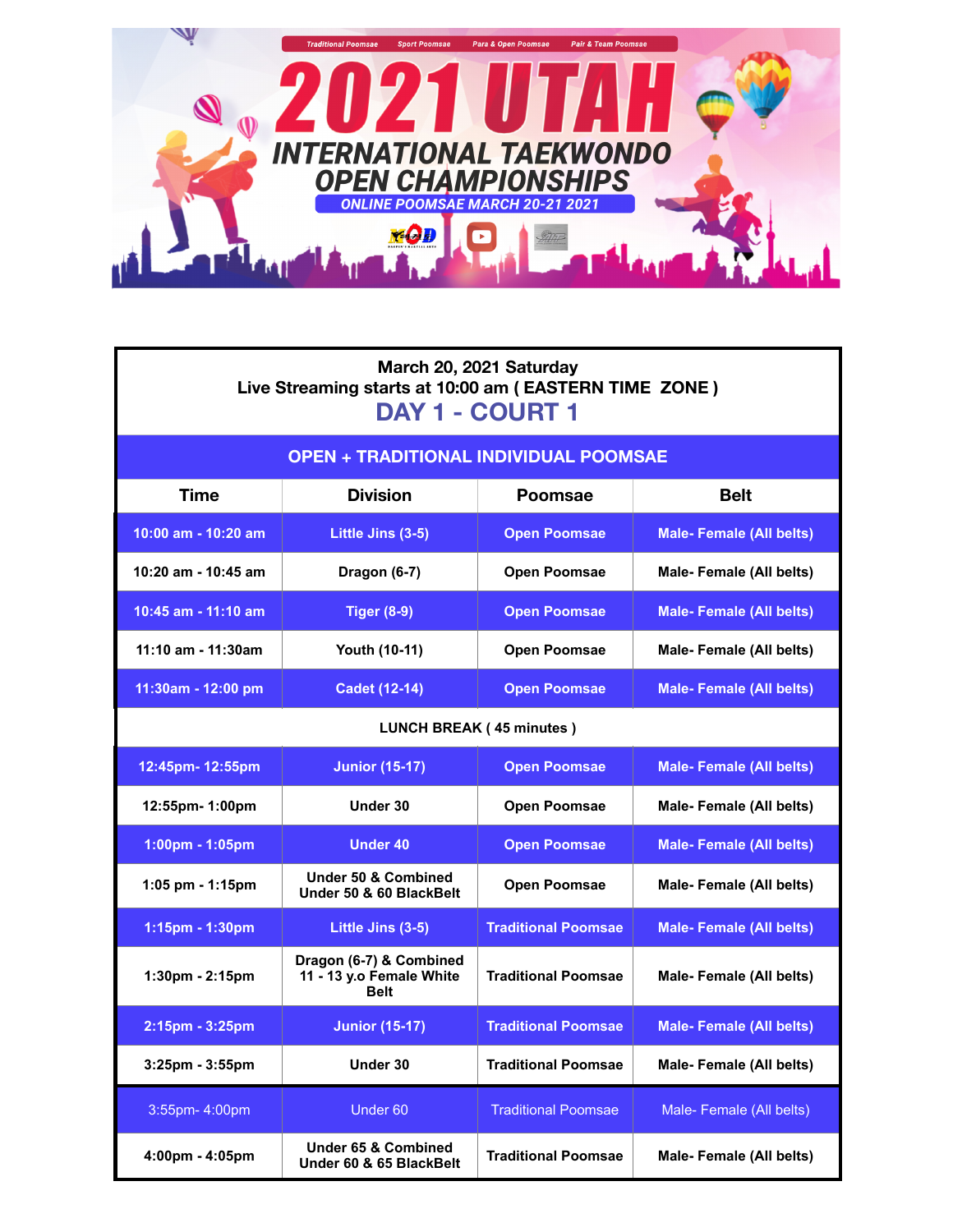

| March 20, 2021 Saturday<br>Live Streaming starts at 10:00 am (EASTERN TIME ZONE)<br><b>DAY 1 - COURT 2</b> |               |                            |                            |  |  |  |
|------------------------------------------------------------------------------------------------------------|---------------|----------------------------|----------------------------|--|--|--|
| <b>TRADITIONAL INDIVIDUAL POOMSAE</b>                                                                      |               |                            |                            |  |  |  |
| <b>Time</b>                                                                                                | Category      | Gender                     | <b>Forms</b>               |  |  |  |
| 10:00 am - 12:00pm                                                                                         | Tiger $(8-9)$ | <b>Traditional Poomsae</b> | Male-Female (All<br>Belts) |  |  |  |
| LUNCH BREAK (45 minutes)                                                                                   |               |                            |                            |  |  |  |
| 12:45pm - 3:15pm                                                                                           | Youth (10-11) | <b>Traditional Poomsae</b> | Male-Female (All<br>Belts) |  |  |  |
| $3:15$ pm - $4:00$ pm                                                                                      | Under 50      | <b>Traditional Poomsae</b> | Male-Female (All<br>Belts) |  |  |  |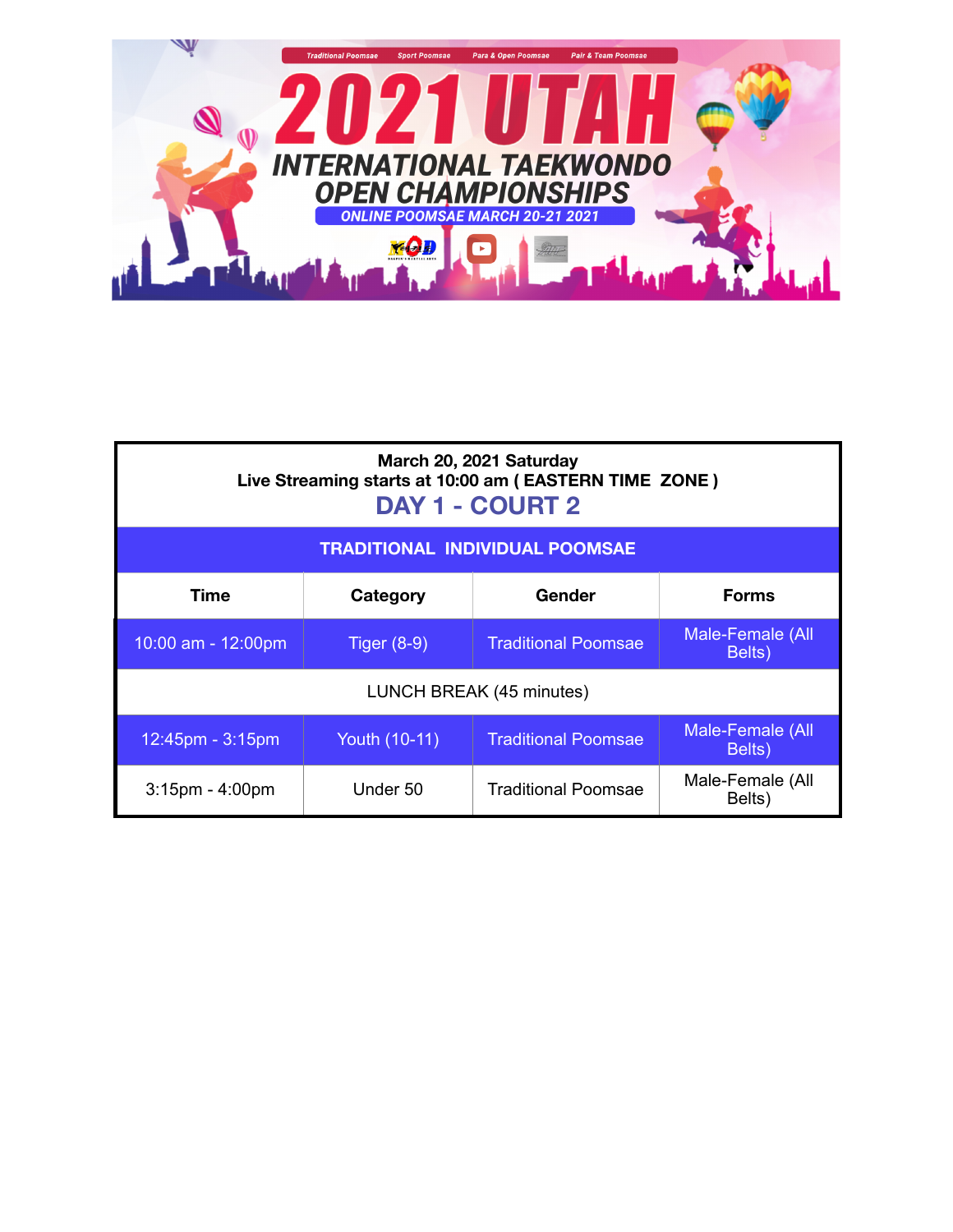

| March 21, 2021 Sunday<br>Live Streaming starts at 10:00 am (EASTERN TIME ZONE)<br>DAY 2 - COURT 3 |                      |                                 |                         |  |  |
|---------------------------------------------------------------------------------------------------|----------------------|---------------------------------|-------------------------|--|--|
| TRADITIONAL INDIVIDUAL - AND TRADITIONA PAIR POOMSAE                                              |                      |                                 |                         |  |  |
| Time                                                                                              | <b>Division</b>      | <b>Poomsae</b>                  | <b>Belt</b>             |  |  |
| 10:00am - 12:30pm                                                                                 | Cadet (12-14)        | <b>Traditional Poomsae</b>      | Male-Female (All belts) |  |  |
| <b>LUNCH BREAK (30minutes)</b>                                                                    |                      |                                 |                         |  |  |
| $1:00$ pm - 2:30pm                                                                                | <b>All Divisions</b> | <b>Traditional Pair Poomsae</b> | Male-Female (All belts) |  |  |